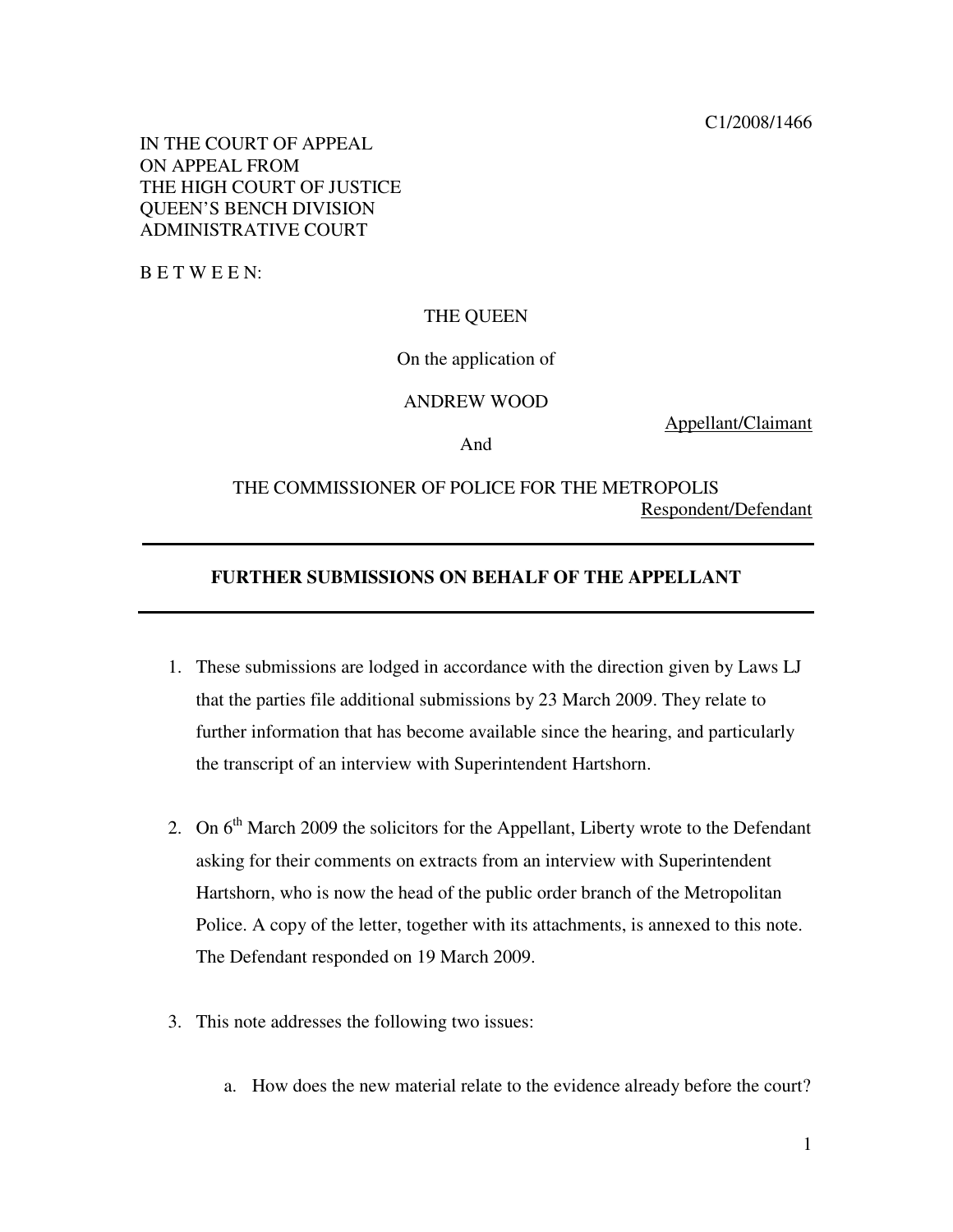b. What bearing does it have on the issues?

### **The new material**

- 4. The Respondent's case has always been that the Appellant's photograph was not placed on a database and the images on the CDs did not contain any personal identifying information. It has always been clear that there must be some way of linking a known individual to their photographs otherwise the other uses to which it is accepted they are put would be impossible. However, the new material shows that:
	- a. There is an image database held within CO11, searchable by name. The database was referred to in the Respondent's AOS [para 27 p. 78] but not later dealt with in evidence or the skeleton arguments. Mr Wood's photograph was not put on this database.
	- b. The criteria as to how and when a person's image is placed on the database are unclear and several apparently inconsistent accounts are given as to this.
	- c. The new material also provides additional information as to the circumstances in which photographs may appear on a sheet like that at page 68, referred to as a "spotter card".
- 5. Before coming to the new material it is necessary to set out how the case was put in the Respondent's evidence.
- 6. The initial explanation for taking and retaining the photograph is in the response, dated  $9<sup>th</sup>$  August 2005, to the letter before claim at pp 141-2. At that time the DSEi Arms Fair had not yet taken place. The letter said that:

"The MPS took photographs of your client and associates as they left the AGM for the purpose of identifying whether or not they had engaged in public disorder at such meetings in the past. In addition, their photographs were taken so that their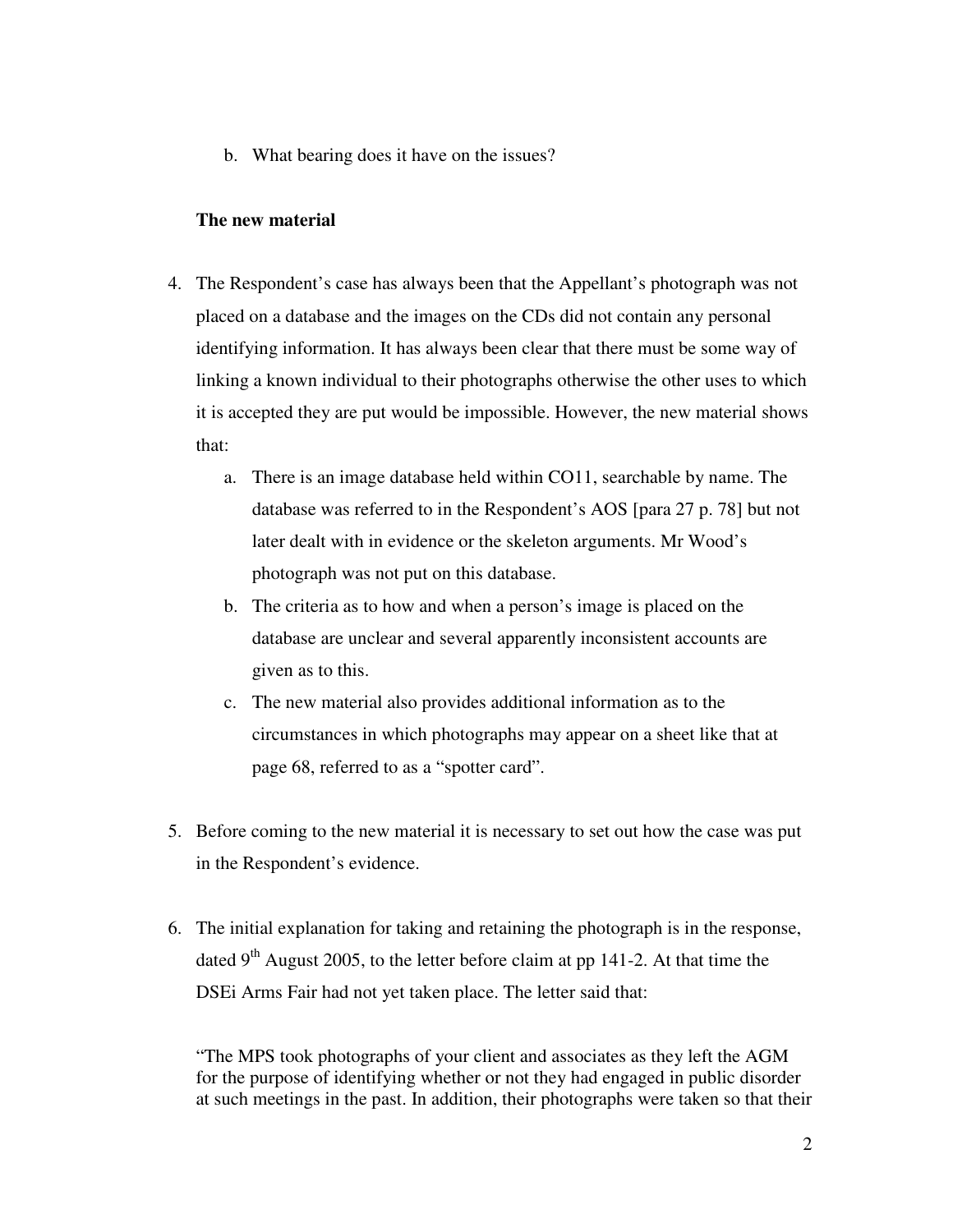identity would be known should they attend DSEi. Thus it was not the fact that your client was a member of CAAT that led to his photograph being taken, but the fact that the targeting of companies such as Reed Elsevier and others associated with DSEi by protest groups has meant that police have engaged on intelligence gathering operations in the run up to DSEi"

- 7. The letter said that after DSEi the need to retain "such intelligence" would be reviewed on a case by case basis.
- 8. At the hearings before McCombe J and the Court of Appeal the main account about the way in which photographs were held by CO11 and used by them came from Superintendent Gomm [Tab 23 pp 242-47] particularly at paras  $12-14<sup>1</sup>$ . In summary his evidence was that:
	- a. Images were held securely in CO11. He did not say that those "images" were not identifiable by name. However, the Defendant's skeleton argument, which referred to CDs and not images, said that "none of the CDs (wherever held) identify the individuals whose images are held on them…The CD's are marked on the basis of the relevant date and the event at which the photographs were taken". The Defendant's evidence and skeleton argument did not refer to or explain the database of images held by CO11 and at 40(i) the skeleton expressly rejected the notion that the photographs had been taken with a view to inclusion on such a police database.
	- b. There was no general access to those images for other members of the MPS not in CO11. This was permitted only under supervision and following an appointment if there was reason to believe that the person whose image is recorded has been involved in criminal activity.
	- c. Images might be circulated on a sheet (referred to by Supt Hartshorn as a "spotter card") to FIT/EG officers if "there is a belief that individuals who have been photographed and identified in the past, may attend another event and commit offences" [Gomm Para 14]. The skeleton argument put it more broadly and said "where there is a potential need to identify

 $\overline{a}$ 

<sup>&</sup>lt;sup>1</sup> Mr Williams dealt with the images in SCD4 but the new material does not touch on that.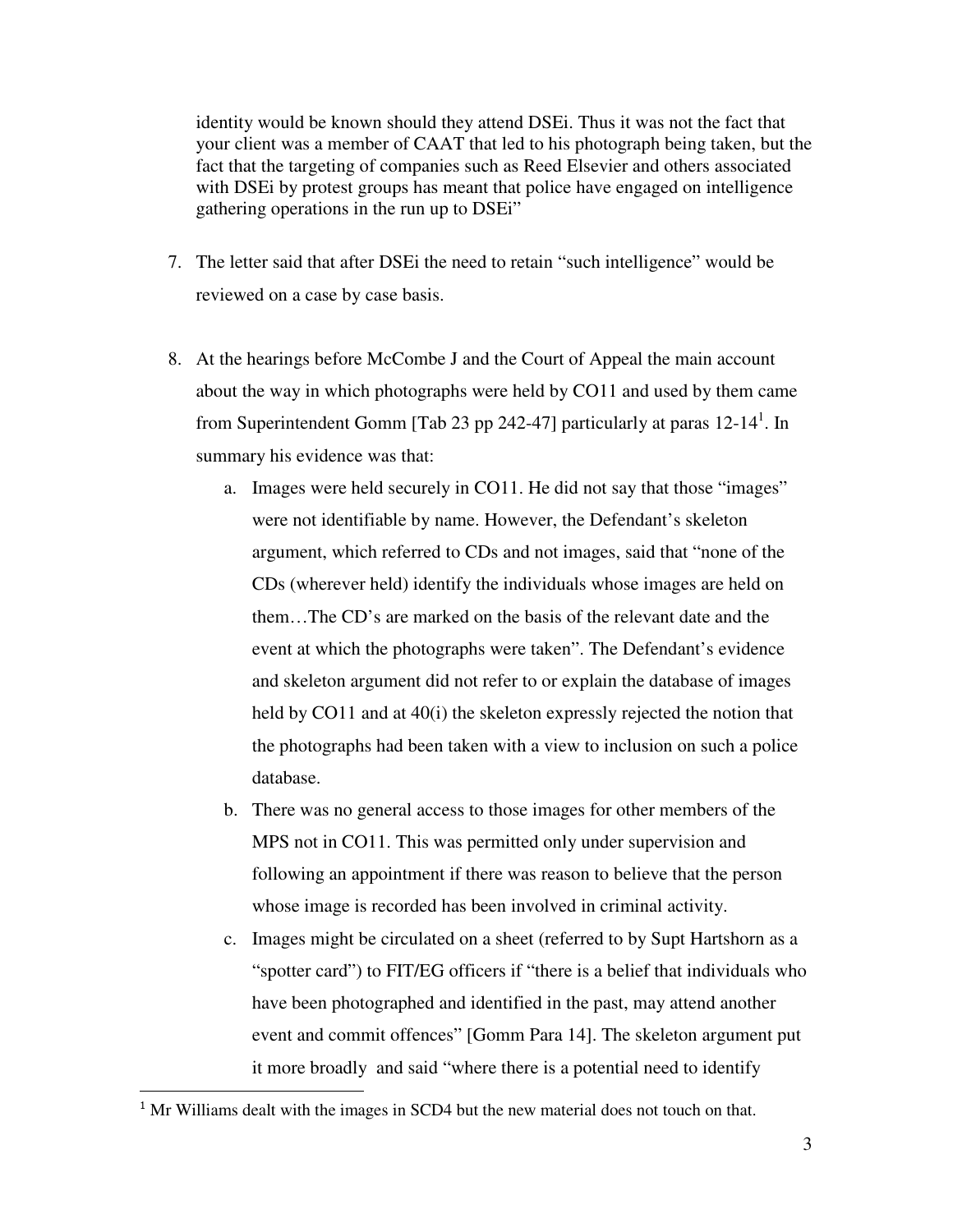persons involved in unlawful protests who may have participated in similar past events" [skeleton Para 21].

- d. Images are retained in CO11 for 12 months and are subject to an internal review "around" that time. They are only retained if a positive decision is taken to do so. That decision depends on whether they have "any ongoing significant intelligence value" and this includes whether there is a specific reason to believe that they may become useful in the future for intelligence or evidence purposes [Gomm: Para 12].
- e. In the Claimant's case the images would have been destroyed after the DESi arms fair as he "did not appear to have attended that event, nor was there intelligence suggesting that he had, prior to that event (and after the Reed AGM) participated in any other unlawful activities associated with protests of the kind described above" [Gomm Para 13]
- f. It is not clear whether, when talking about "images" and decisions that are made to retain them, Superintendent Gomm was talking about images on the CDs or the CO11 database or both and whether different criteria applied to the decision to retain images depending on whether they were held on the database or CD. The Respondent's AOS [para 27 at p. 78] implies that the same test applies to both.
- 9. Superintendent Hartshorn is now the head of CO11. He was interviewed by a Guardian journalist, Paul Lewis. A copy of the interview was supplied to Liberty and extracts from that interview have been transcribed. He says that:
	- a. Members of Forward intelligence Teams (FIT) are sometimes supplied with "spotter cards" containing photographs of people who "could be…known activists. Known people who've caused us problems". They contain the photographs of "a number of people we might be looking for" [page 1].
	- b. There is a database of images. The manner in which individuals appear on the database was variously described as: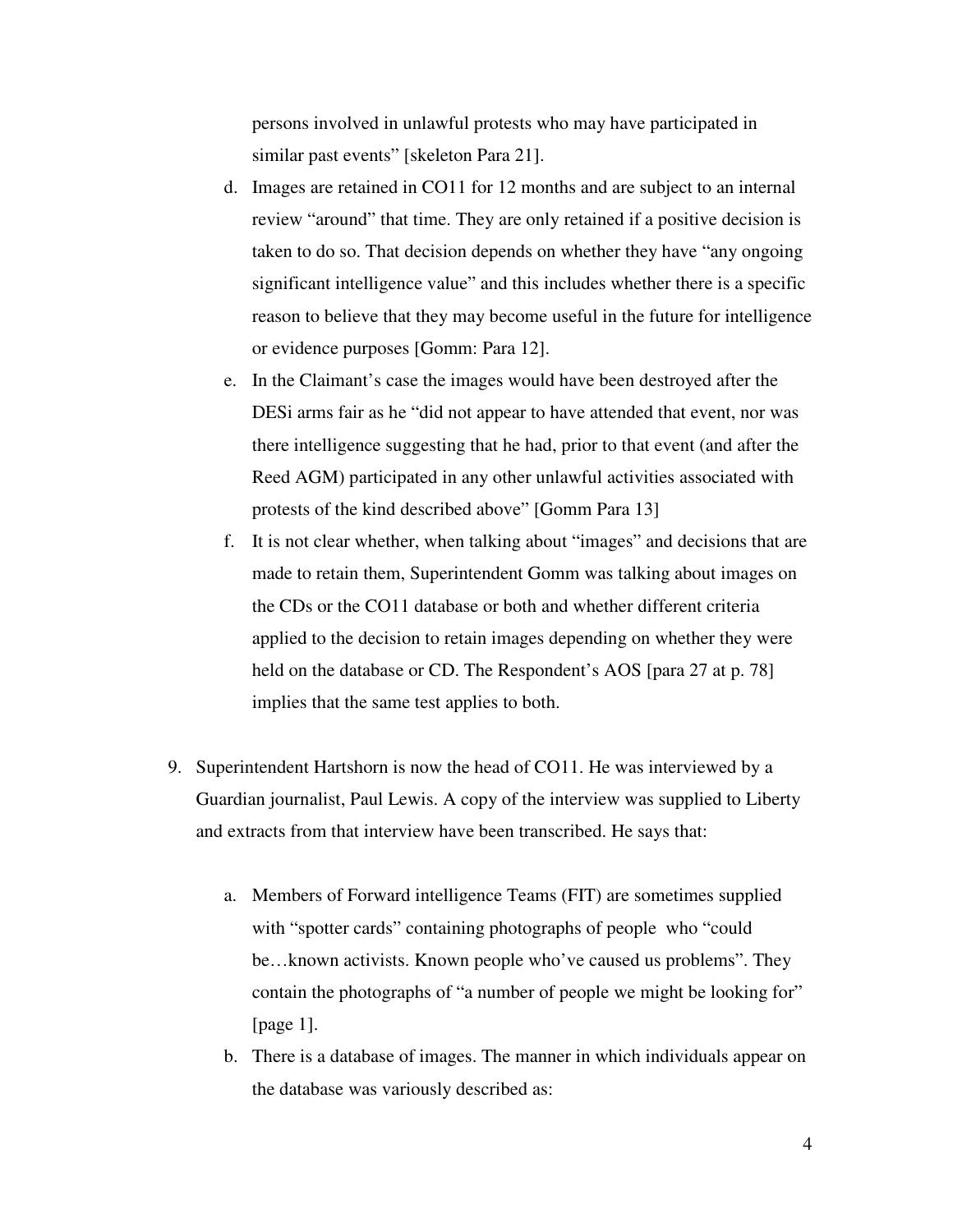- "if we've got someone who is a known activist for a particular group and we keep their images live on that intelligence database, along the side of that intelligence, there will be a report justifying why that image is being kept".
- Persons falling into the following categories (added emphasis):
- "(a) they are someone who's got a criminal record as a result of taking part in activity in relation to that particular type of demonstration. [b] **They are people that we have seen on a regular basis, involved but may not have been charged or arrested, but believed to be on the periphery in relation to those.** [c] Or it may, as we've already talked about, they might be outstanding suspects for an offence",
- "this person has been seen at this event, they've been dealing with people who've been arrested on this event, so they've.. there are a number of factors, not just the fact we've seen them floating around"
- "so for example they would have been bordering on, to use the term, civil disobedience, or carrying out… to be actually physically be held on the database, of doing something more than attending a rally".
- 10. Liberty invited the Defendant's comments on this interview in their letter of  $6<sup>th</sup>$ March 2009. In particular they noted that the interview was in apparent conflict with the impression given that photographs of "innocent protesters are never identifiable by name and cannot be added to a searchable database".
- 11. The Defendant's letter in response is dated 19 March 2009 and contains a number of new pieces of information about the retention of images taken by FIT and EG teams. In particular:
	- a. There is a database of images held in CO11 and this is searchable by name by officers of CO11 where the name of the individual is known [points 4 and 7].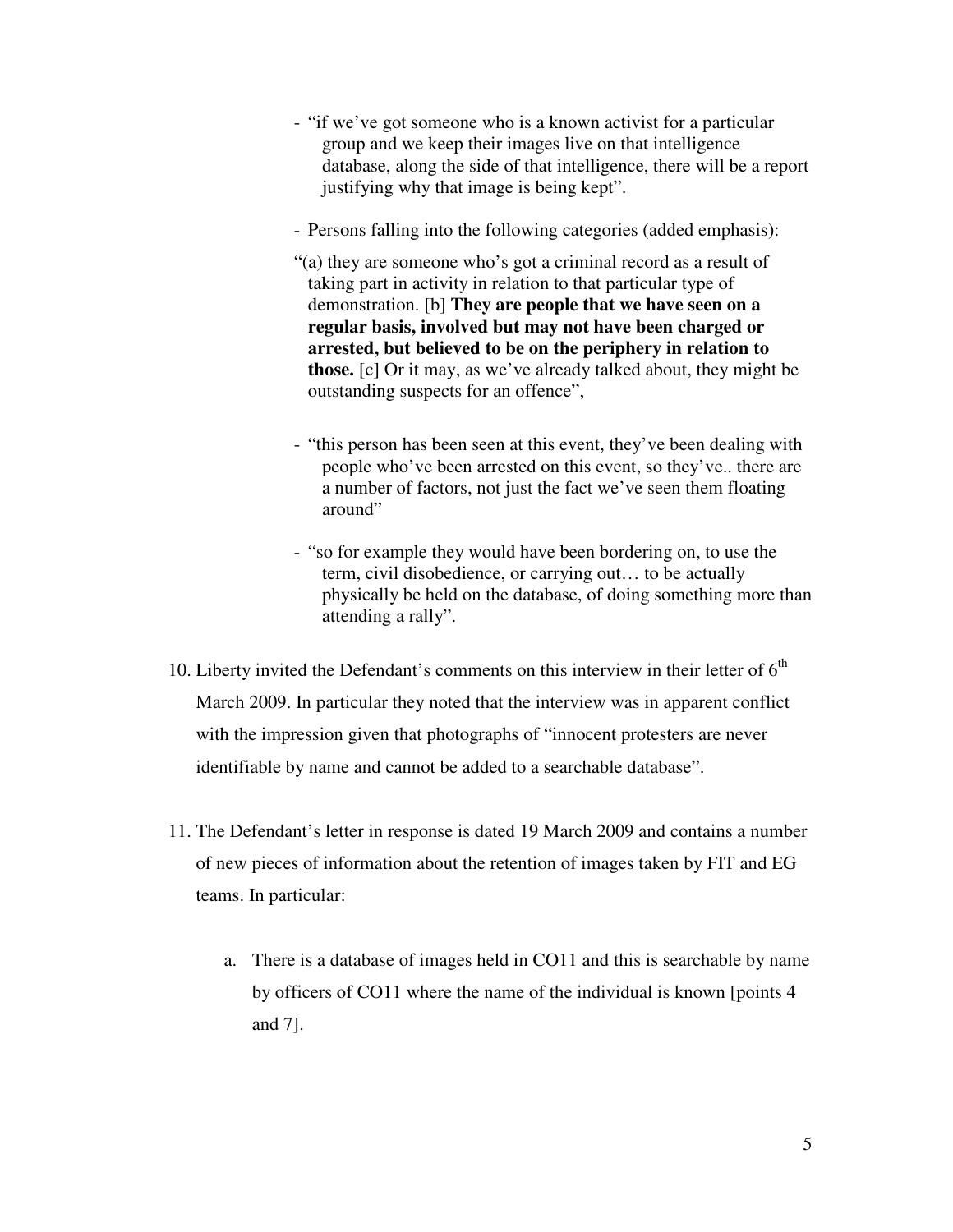- b. The image database is not generally accessible to those outside CO11. Such access is subject to the same controls as access to the CDs (i.e. only on a specific request and under supervision).
- c. Para 4 asserts that "the criteria taken into account when deciding whether to place an image on this database are: (a) where the person is observed to be participating in unlawful activity at the event in question; (b) where the person is suspected of having participated in unlawful activity at that event; (c) where the person is suspected of having participated in unlawful activity at an earlier time".
- d. Images on the database are reviewed about every 12 months and are removed if the individual has "done nothing to justify retention of the image on the database". It is not clear whether the image is then deleted altogether or whether it is kept on a CO11 CD.
- e. Mere presence at a demonstration or other event will not of itself lead to the person's image being placed on a database, nor will regular attendance at demonstrations of itself be enough [point 5]. However, the letter does not explain what additional factors are necessary.
- f. Mr Wood's image was not placed on the database [point 1].
- 12. The new material creates considerable confusion about what criteria are applied to decide whether images are to be retained at all or whether they are to be placed on the database. Images within CO11 are kept in at least 2 ways.
- 13. Firstly there is a database of images. This is kept in some format other than on the CDs and is searchable by name. The Claimant was not on this database but as noted below he was vulnerable to being put on it.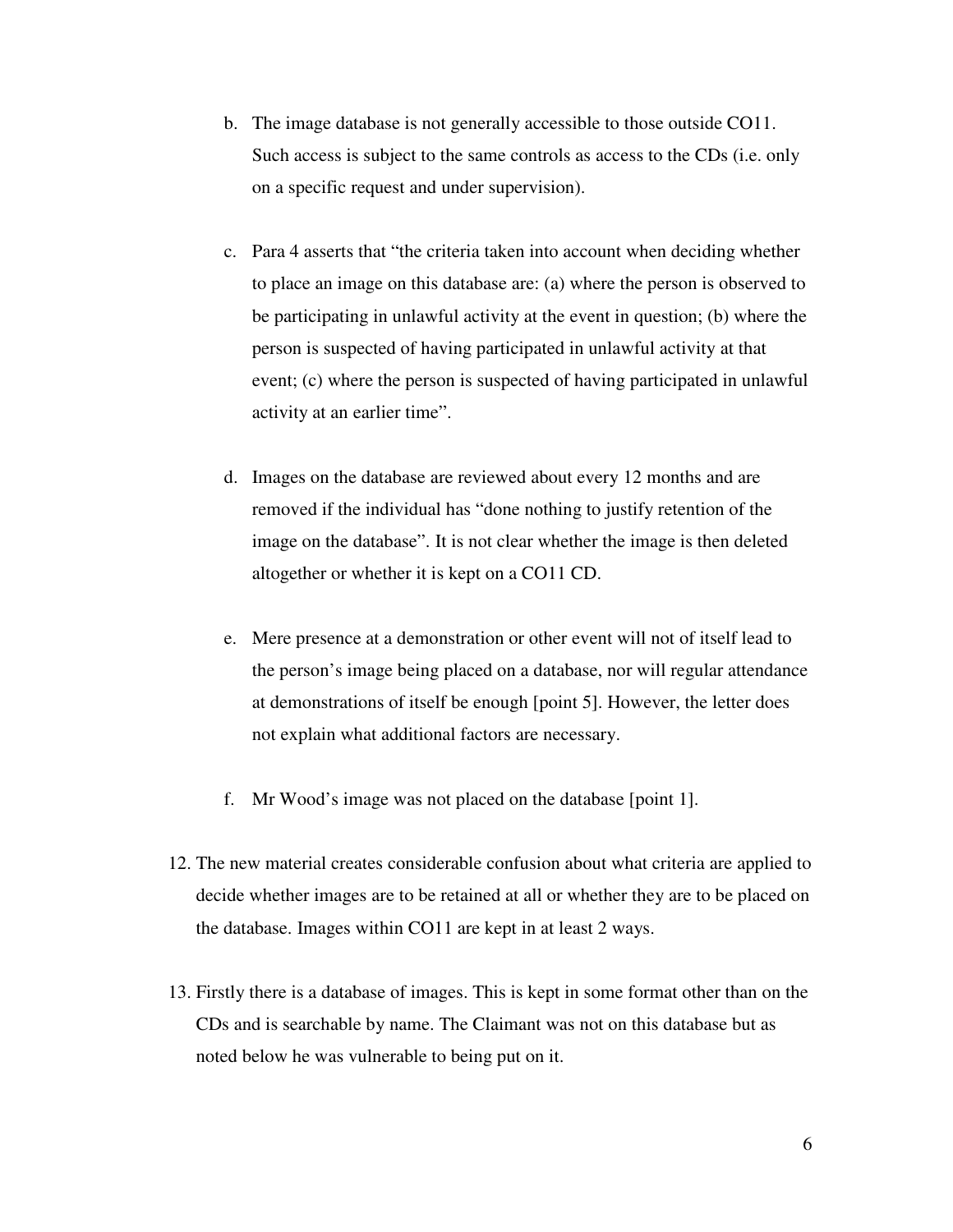- 14. It is not clear what intelligence information, if any, is held with the images on the CO11 database. It is not referred to in the 19 March letter but Supt Hartshorn says that images are kept alongside intelligence and a report justifying why the image is kept. Since the Crimint database (the general intelligence database available to all officers) does not contain photographs this seems to be a reference to CO11. But the MPS are later recorded as saying that there is no FIT or public order database. In any case, CO11 officers have access to general Crimint files in the same way as any other officers and can cross refer this information with that on the CO11 database.
- 15. There is equally no clear explanation of the grounds on which a person's image may be put on the database. The factors in para 4 of the Defendant's response of 19 March 2009 (which are not said to be exhaustive criteria but only criteria to take into account) are not consistent with the account given by Supt Hartshorn (images may be kept of people who are "on the periphery") and are arguably inconsistent with the AOS which maintains that images may be placed on the database if they have "particular intelligence value". The Respondent and Supt Hartshorn both say that mere presence or regular presence at demonstrations is not enough but it is unclear what in addition to this will justify inclusion. Would the Claimant have been placed on the database if he had simply attended the DSEi Arms Fair? Would this be more than "mere presence" [Defendant's letter Para 5] when taken together with his past alleged contact with EA, and his position in CAAT?
- 16. There is similar lack of clarity as to what will justify retention of an image on review. Must the subject have done something to justify retention or must retention simply be justified on broader intelligence grounds.
- 17. Secondly there are images held on CD. These have not been transferred to the database and so are not searchable by name in the same way. However: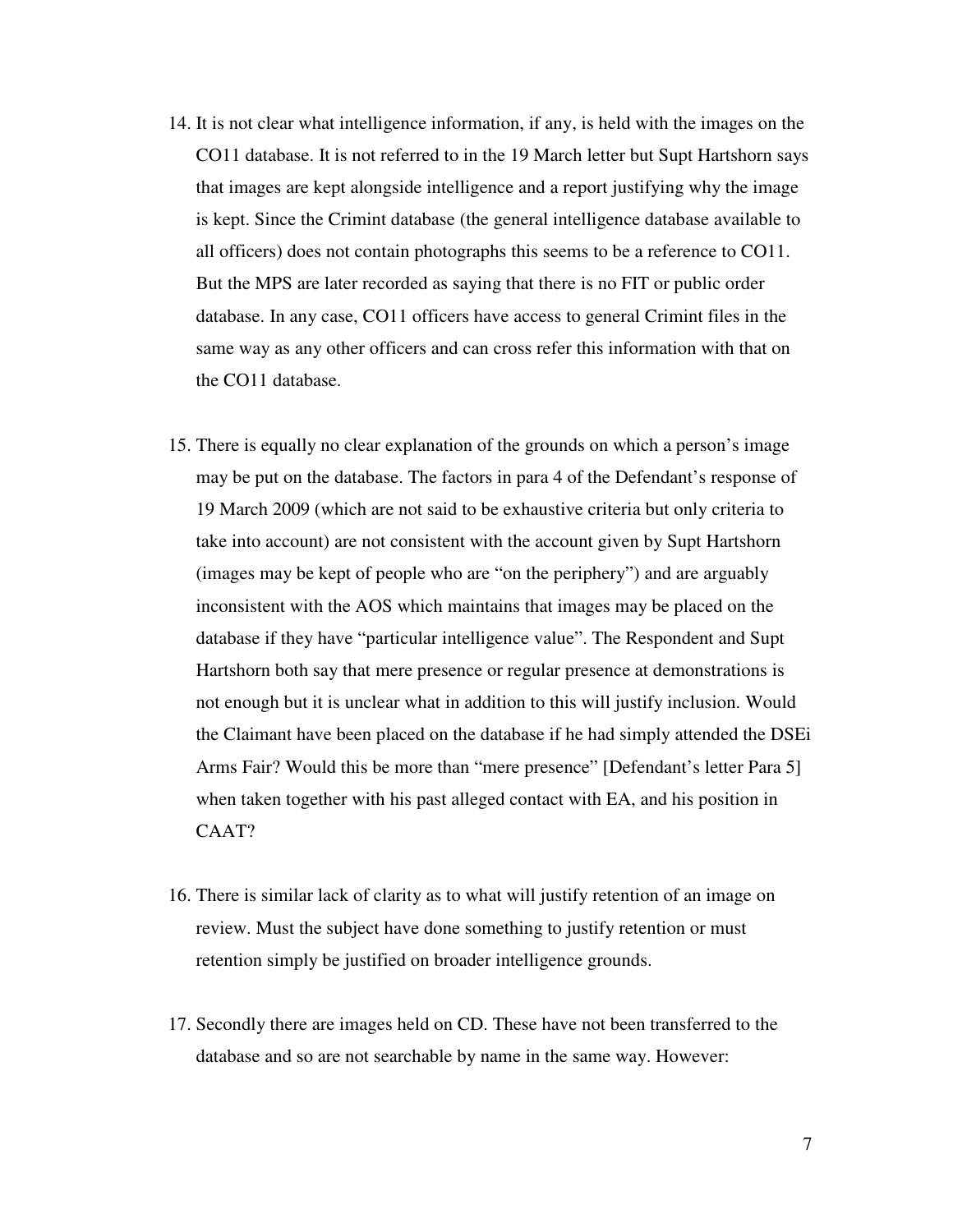- a. Despite the fact that the CD's do not identify the Claimant by name he is clearly identifiable when the information on the CD is taken together with other information in the hands of the police. Images of the Claimant can be retrieved in this way.
- b. As with the images on the database any such image can be considered together with information on the Crimint database which is available to all officers.
- c. It follows that images on CD may be "promoted" to the database at any time if other intelligence suggests this is warranted. Consider what would have happened if the Claimant had been seen at DSEi (possibly through the use of a "spotter card") and had been observed (but not photographed) committing an offence. The earlier photograph would then be eligible for inclusion on the database. The same point applies if, as suggested above, the threshold for inclusion is in fact much lower than suspicion of unlawful activity.
- 18. It is not clear how the grounds for retention of CD images relate to being put on the database. There are some indications that the same test applies but a lower threshold must apply to the CD images, otherwise they would all be placed on the database, at least where there is a known individual.

### **Application to this case**

#### **Article 8(1)**

19. The Claimant's main case is that is not necessary for him to be included on a database in order for there to be an interference with Article 8(1). It is sufficient that the police hold a photograph that is identifiable by name when taken together with other information held by the police. This is the point developed in earlier submissions and is not repeated.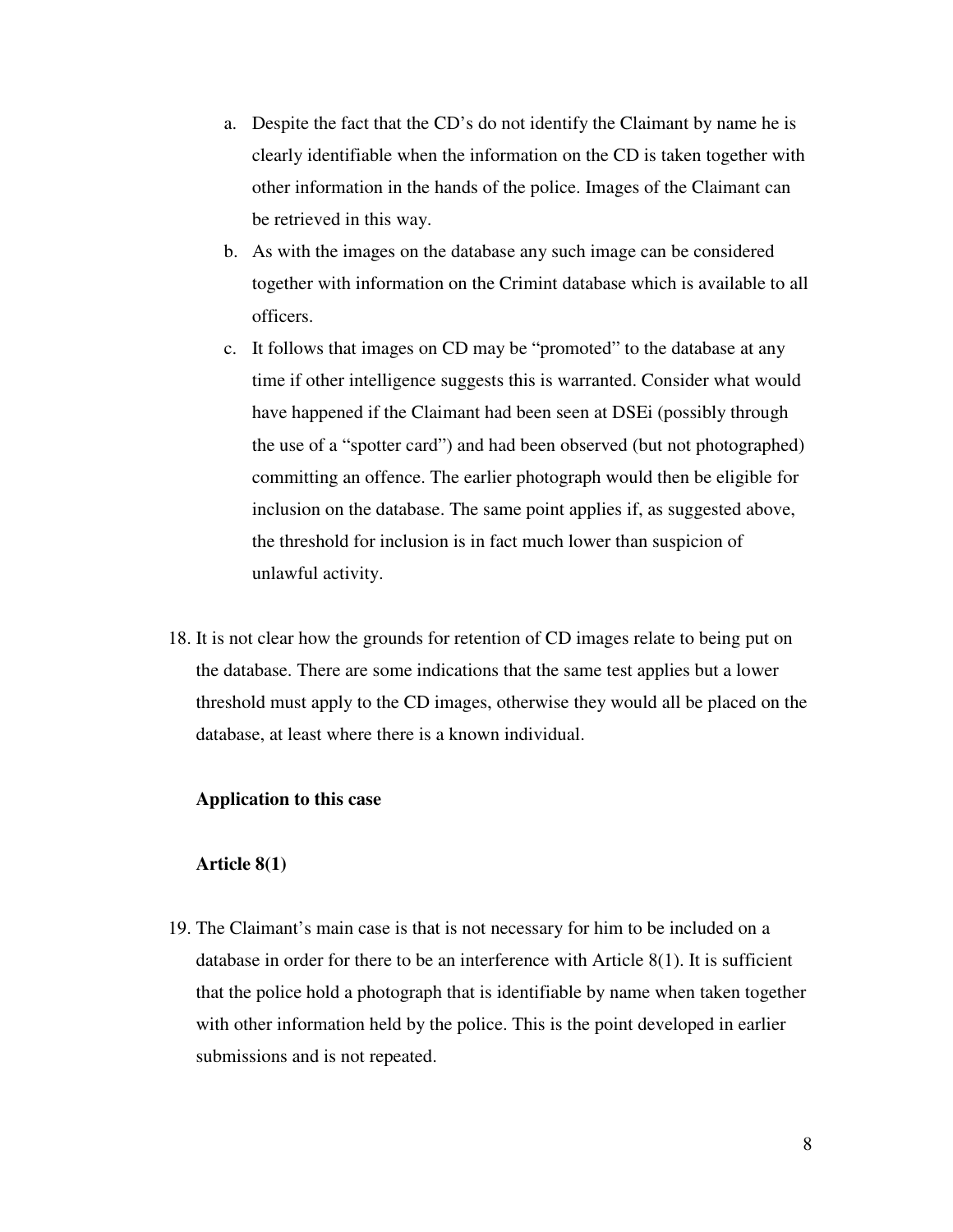- 20. To the extent that a database is relevant the distinction between the database and the CD images held by CO11 is not clear cut. It seems that images may move from one to the other depending on what other general intelligence is available. So long as an image is held by the Defendant on a CD and is retrievable by them then it is liable to be placed on the database where it will be subject to active processing and will be searchable by name. If an image is placed on the database then will be an interference (subject to justification) even on the Respondent's approach as it meets the material parts of the formulation in *Marper* (relied on at Para 64 of the Respondent's skeleton) that "subsequently recorded on a nationwide database with the aim of being permanently kept and regularly processed by automated means for criminal identification purpose". For reasons given in the Appellant's submissions in relation to *Marper* a nationwide database and permanent retention (stressed in the Respondent's skeleton para 64) go to justification rather than interference. In any event, there is here an intention to retain indefinitely if such retention is justified following periodic reviews.
- 21. As *Marper v UK* makes clear (Tab 41 para 67 and 121), the mere storage of information relating to the private life of an individual is an interference however it is used. If presence on a database is capable of affecting the question whether or not the information held "relates to" private life then what matters is whether Mr Wood's images were liable to be so placed rather than whether they were actually used in this way. Concerns about future use of private information are relevant in determining whether there has been an interference (see *Marper* at Para 71).
- 22. For similar reasons, potential use of the database is relevant in determining whether the taking of the photographs was an interference. There was no unconditional intention so to use them but it was within the range of anticipated use when the photographs were taken.
- 23. The new evidence also sheds light on a separate point about use, namely the spotter cards. These seem to be used to track "known activists" who the police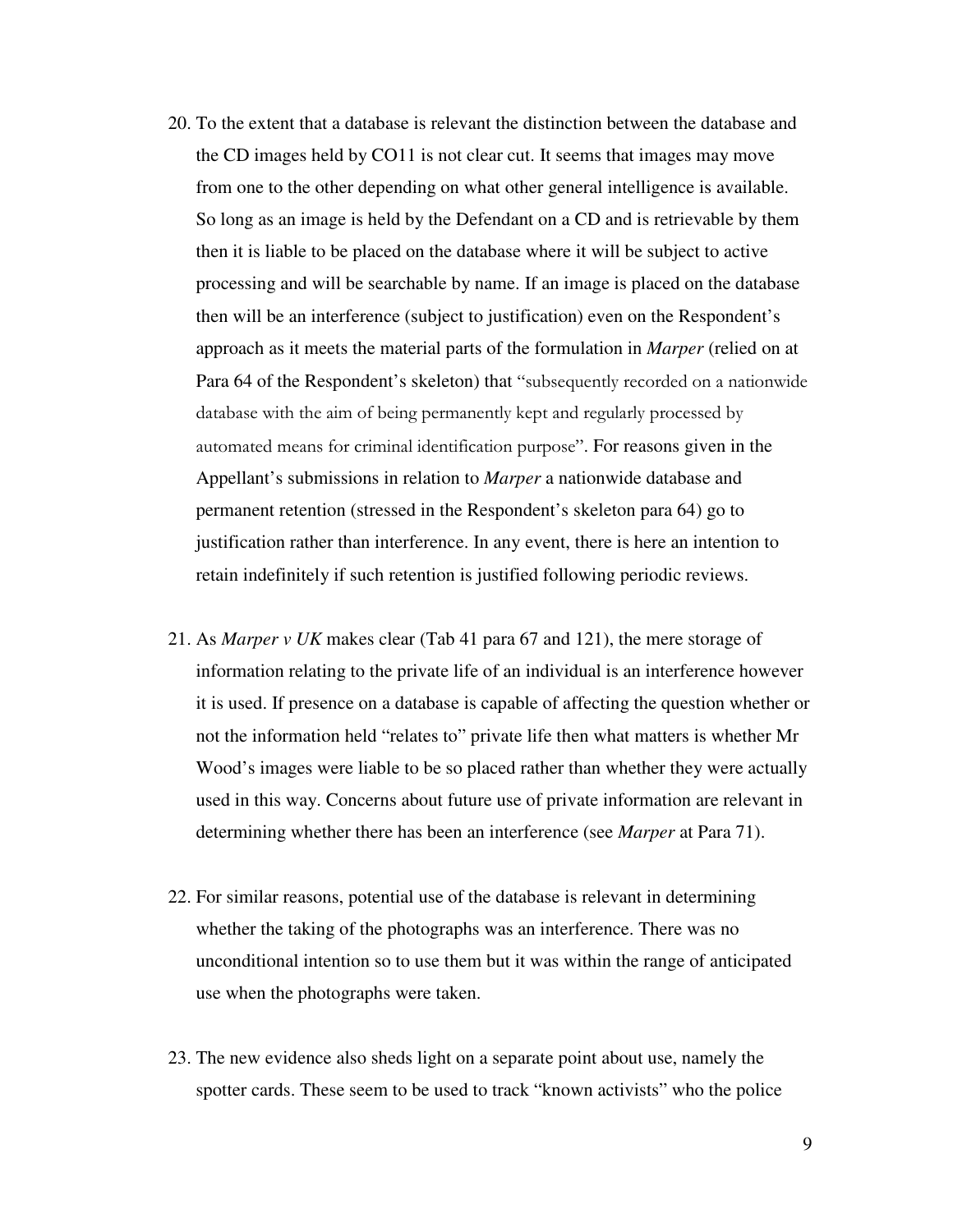want to follow. This definition is capable of applying to the Claimant and there is no suggestion that photographs included on the spotter sheets are those that have already been placed on the database (and so have, assuming the criteria in the 19 March letter to be accurate, passed through a "filter" of considering whether the subjects are suspected of unlawful activity). The potential for such cards to have an adverse impact on the Claimant is obvious and was developed in the original submissions. The Respondent has not said whether or not the Claimant's image was used in this way.

#### **Justification**

24. The Claimant accepts that complete definition in this area is impossible. However, the various criteria that have been suggested indicate that different officers have different approaches or understandings as to the function of the images and when they can be used or retained and where. This may be a consequence of the fact that there are no sufficiently clear or detailed rules governing retention (the Claimant's "in accordance with law" point) but in any case the range of criteria that are in practice used fail to provide any sufficient safeguards against abuse. Such guarantees are an essential element in deciding whether the Respondent has demonstrated that the reasons given by the authorities for an interference are "relevant and sufficient" (see particularly *Marper v UK* at paras 101-3). The language used by Supt Hartshorn would enable images to be kept on the database when any possible connection with unlawful activity or the prevention or detection of crime is so remote as to be disproportionate. Since the CD images may apparently be kept when a still lower intelligence standard is met then the same point applies to them *a fortiori*.

## **Conclusion**

25. The information now available supports the Claimant's case that there was an interference with his Article 8(1) rights because: